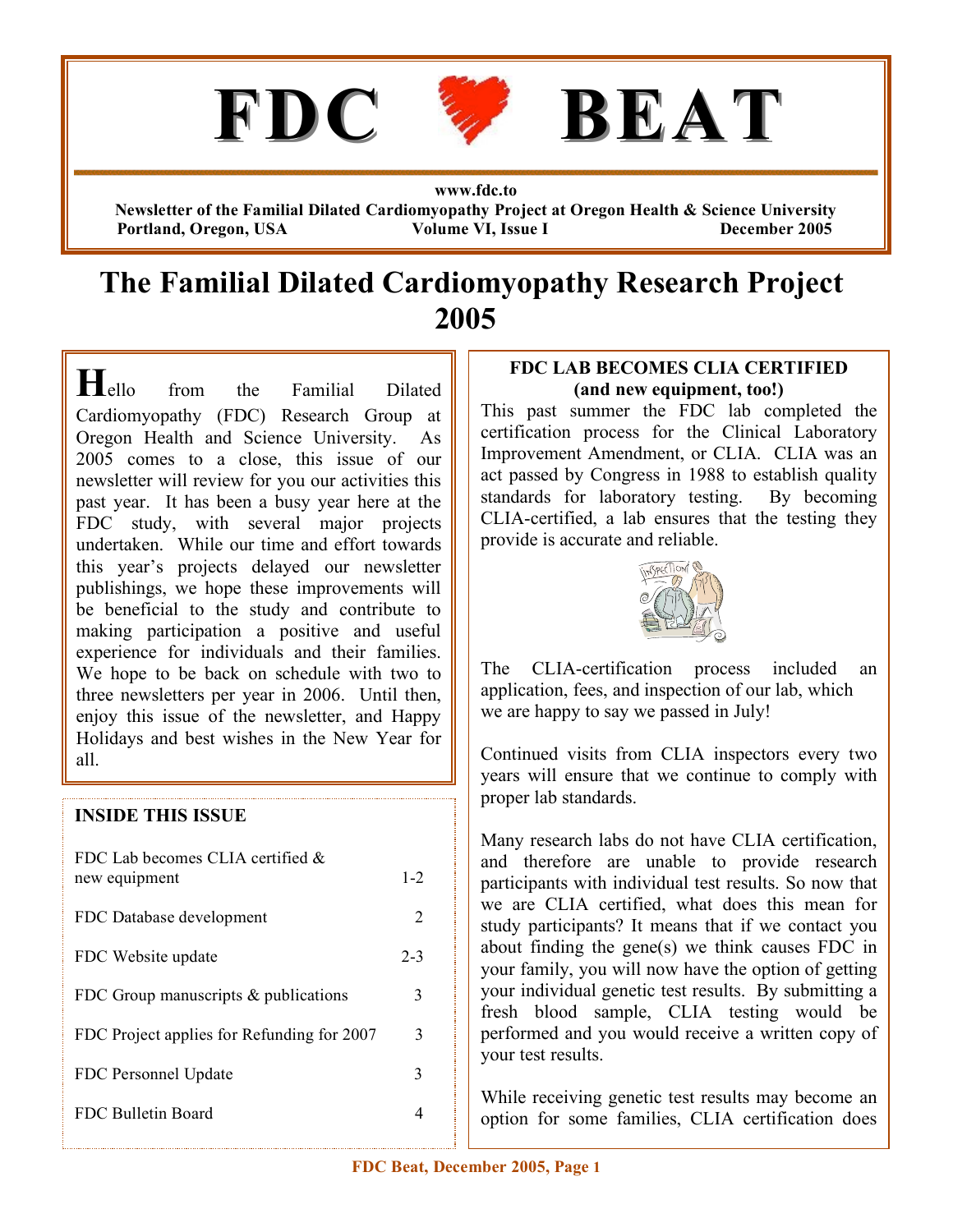not guarantee if or when we might identify the FDC gene(s) in your family. If we contact you about an FDC gene in your family, our genetic counselor, **Jessica Kushner**, will further discuss with you the option of receiving genetic test results, and what this might mean for you and other family members.

The CLIA process took a great deal of time and effort, especially for our lab director, **Sharie Parks, PhD**. Thank you Sharie, for making this happen!



In addition to CLIA-certification, in the past year our lab has had some major upgrades to both the lab itself and to major lab equipment. The lab's layout was redesigned and reconstructed to allow for better organization and

more workspace. This was a huge undertaking for all involved. We also upgraded two crucial pieces of equipment - a genetic analyzer and a TCGE instrument. These machines process blood samples to analyze DNA and screen genes for changes (mutations) that may be responsible for FDC. These new machines are able to process more samples at one time and in a more efficient way than the ones previously used. Computer programs that help interpret the information from these instruments have also been upgraded.

All these laboratory improvements will directly contribute towards our ultimate goal of identifying the genetic factors of dilated cardiomyopathy.

#### **FDC DATABASE DEVELOPMENT**

There are over 300 families and almost 1700 individuals that are currently participating in the FDC Study. As you can imagine, with this many participants there is an enormous amount of information to keep track of – contact information, blood and medical record data, family history information, consent tracking, etc. Back in 2002, we purchased a powerful computer database program called Progeny. Progeny is designed for family-based genetic studies, and links family

trees (pedigrees) with individual family member data. It has built-in security and is password protected, only accessible to authorized FDC study personnel. It draws pedigrees with the click of a few buttons, and helps us organize and track all of our data.

Understanding what FDC "looks" like is a crucial part of studying this disease and the genes that cause it. With so many people in the study we needed a computerized way to analyze all the medical data from our participants, to compare such things as age of onset of disease, echo and EKG findings, need for transplants, pacemakers, defibrillators, etc. With medical records of over 1000 people, it took us over 2 years to review and enter all records data received since the start of the project back in 1993.

We completed this project this past September, thanks to a group effort from FDC clinical and bio-informatics personnel (see FDC personnel below). Initial analysis of data has been performed, and will be especially import-



ant to apply to any FDC gene findings.

We continue to enter medical data into Progeny as updates are received and new participants are enrolled. So please, as always, **keep us updated on any changes in your medical history and that of your family** so we can request any new medical records for our database to be as accurate as possible.

## **FDC WEBSITE UPDATE**

One of the main benefits of a website is the ease with which



the most current up-to-date information can reach numerous people anywhere in the world (provided access to the internet, of course). With FDC knowledge always changing and advancing, another project we completed this year was an extensive review of our website, **www.fdc.to**. Each website section was edited and updated, such as the list of FDC-associated genes (now numbering 23), and information regarding availability of CLIA-certified clinical genetic testing. In addition, current and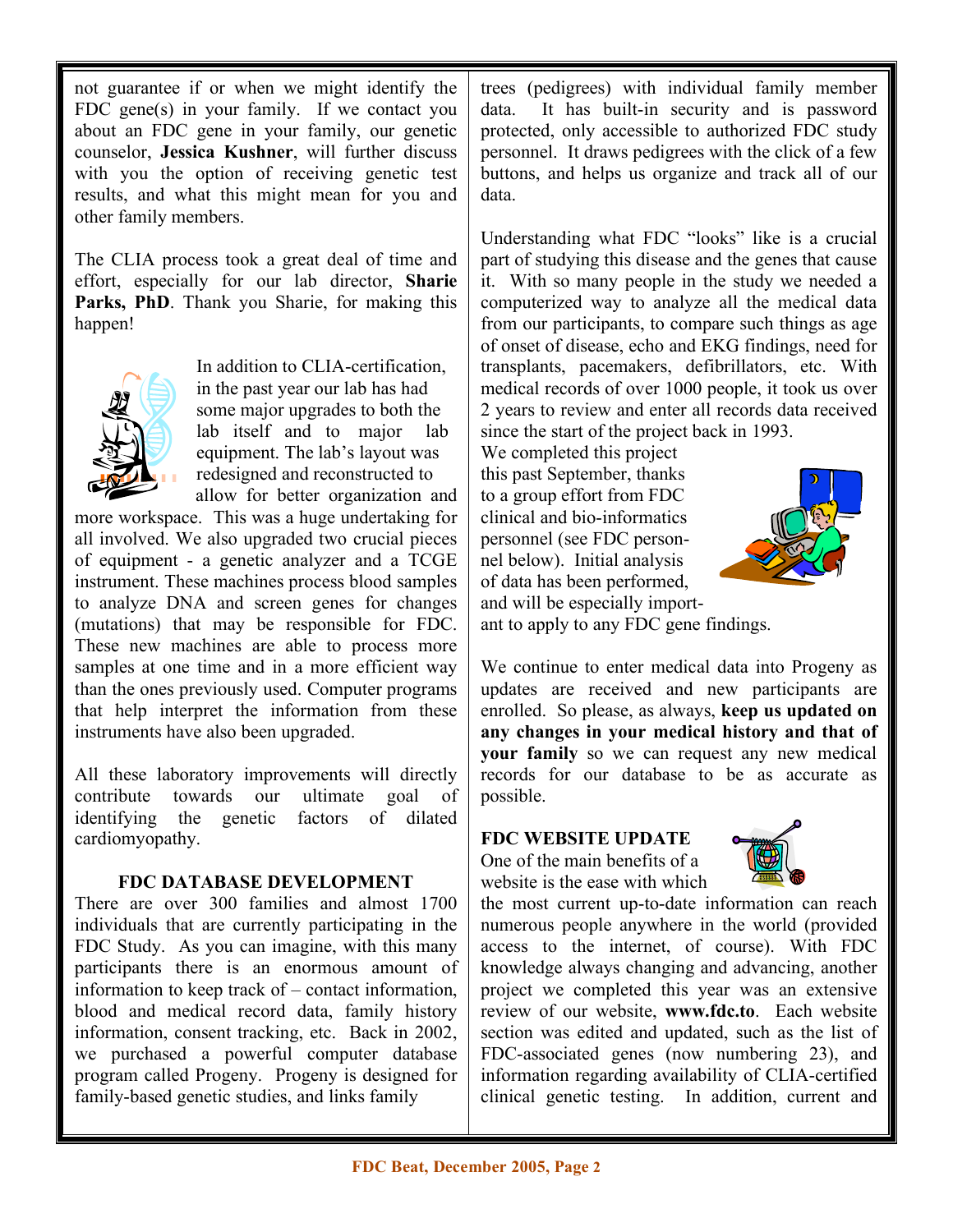back-issues of our newsletter, FDC Beat, are now available on the website. Thanks to **Susan Ludwigsen**, Sr. Research Associate, who manages our website, and spent a great deal of time on this update.

#### **FDC GROUP MANUSCRIPTS AND PUBLICATIONS**

Publication in a major scientific/medical journal is no small feat. It is an excellent way to share research information with colleagues and contribute to knowledge in the field; but with many research groups studying many different diseases and all wanting to publish, it is very competitive. In April 2005, our group had a manuscript published in the Journal of the American College of Cardiology. This article reviewed what is known about FDC and its genetics. The full reference is below. If you would like to obtain a copy of this publication but are not able to, please contact us and we will assist you.



**Burkett EL, Hershberger RE** Clinical and genetic issues in familial dilated cardiomyopathy. J Am Coll Cardiol 2005 Apr 5; 45(7):969-81.

There are a number of other manuscripts we have been working on this year and submitting for publication. We will keep you updated in future . publication. We will keep you updated in fact publications.

# $\mathbb{G}^*$

#### **FDC PROJECT APPLIES FOR REFUNDING FOR 2007** cardiomyopathy.  $\mathcal{L}$  C applies



In November 2005, we submitted a grant renewal proposal to the National Institutes of Health (NIH), requesting that they continue to fund the FDC project. The NIH originally funded the FDC Project in 1998 for 3 years, and refunded us in 2002 for five more years. Applying for refunding is a long process (hence our submission in 2005 for 2007 money) and is extremely competitive, particularly in current times with minimal increases in the NIH's budget for research funds.

All FDC Project staff (particularly our principal

investigator and director, **Dr. Hershberger**) worked very hard on putting together a good

renewal proposal (almost 70 pages long!), so that we can continue our work to improve the understanding of the genetics of FDC, and find better treatment and prevention options.



#### **FDC PERSONNEL UPDATE**

The FDC staff is a committed group, with some folks working at OHSU for over 20 years! There have, however, been some changes in our personnel recently. With most of our resources put towards the laboratory's work in identifying FDC genes, FDC Research Assistant positions were not refilled (previous assistants Kelly Smith and Warren Toy left Portland earlier this year). However, our research nurses, **Deirdre Nauman** and **Donna Burgess**, have been extremely helpful in enrolling local participants and screening family members. We also have student assistants who help with our blood kits, filing, and medical record requests. **Jessica Kushner**, our genetic counselor and research associate, is still the main contact for study participants. We do want to hear from you with questions and updates on your health. We appreciate your patience as we address your phone calls and emails as quickly as we can.

#### **THE FDC PROJECT TEAM CLINICAL GROUP:**

Ray Hershberger, M.D. Jessica Kushner, M.S., C.G.C. Deirdre Nauman, B.S.N., R.N. Donna Burgess, B.S.N., R.N.

#### **BIO-INFORMATICS:**

Susan Ludwigsen, B.A., M.A.

#### **LABORATORY GROUP:**

Michael Litt, PhD. Petra Jakobs, PhD. Duanxiang Li, M.D., M.S. Sharie Parks, PhD. Amanda Peterson, B.S. Julie Partain, B.S.



AND…**YOU!!** Thank you for your important contributions to this research!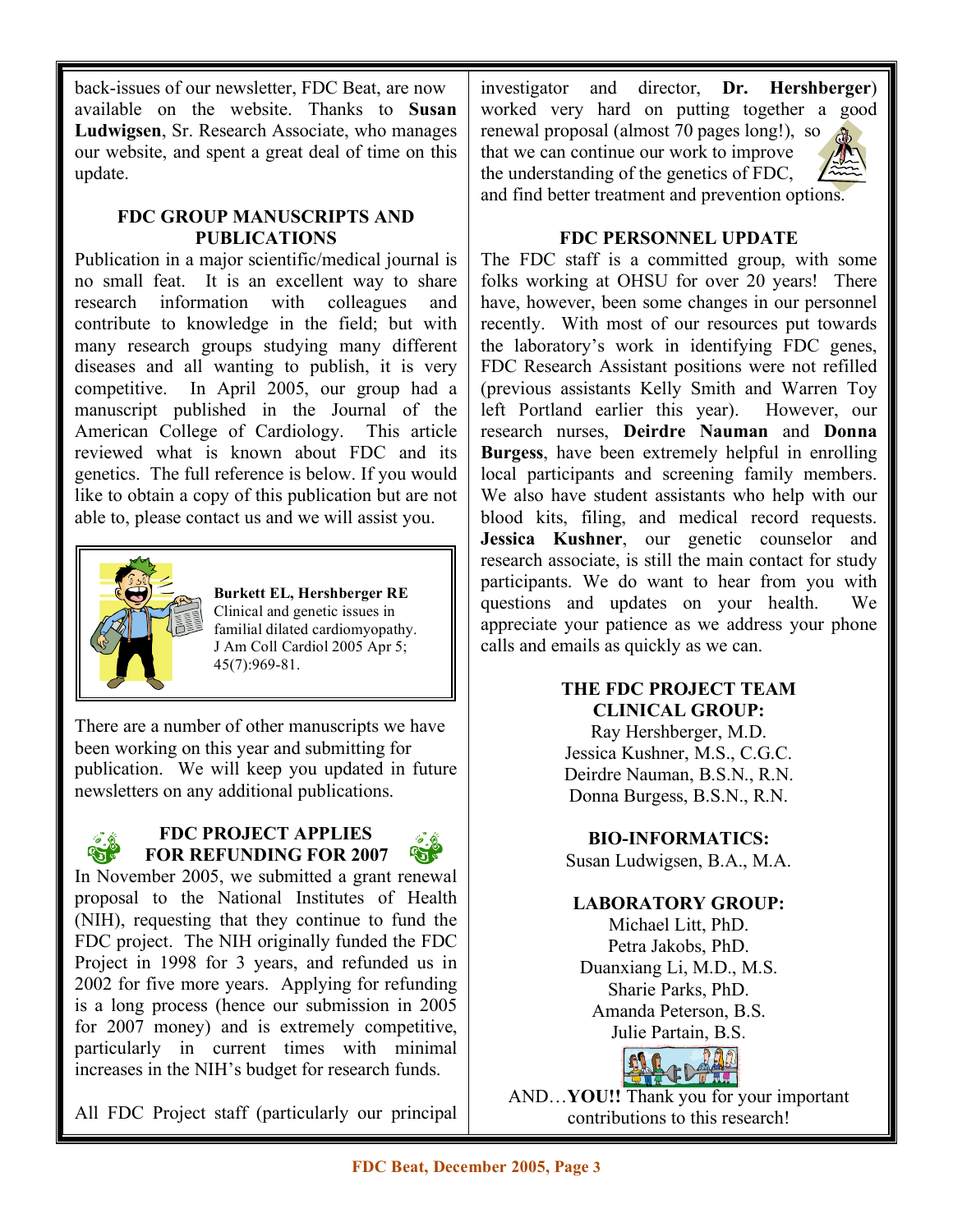#### **FDC BULLETIN BOARD** Notes, Announcements, and Reminders **MEDICAL FOLLOW-UP** If anyone in your family is newly diagnosed with heart problems, please let us know. Also, if you or anyone in your family has heart tests performed, regardless of results, we would be interested in receiving copies of these results. Please contact us and we will send you a medical record release form. **REMINDER** If we have sent you blood tubes and/or medical record release forms, please send back your blood and paperwork as soon as possible. Please call us if you have any difficulty finding someone to draw your blood. **UPDATES** If you have moved and/or have an email address we can contact you at, please call or email us so we can update your information in our database. **CALL US AT OUR TOLL FREE NUMBER: 877-800-3430 EMAIL US THROUGH THE "Contact Us" PAGE ON OUR WEBSITE: WWW.FDC.TO**

## **FDC BEAT Newsletter**

**FDC BEAT** is a triannual publication of the Familial Dilated Cardiomyopathy Project in the Division of Cardiology at Oregon Health and Science University in Portland, Oregon. The newsletter is not copyrighted and readers are welcome to photocopy its content to share with family members and health care professionals. We welcome your feedback. **Authors and Newsletter Layout/Design:** Jessica Kushner, MS, CGC; Ray Hershberger, MD; Susan Ludwigsen, MA.

**The FDC Research Project Division of Cardiology, UHN-62 Oregon Health and Science University 3181 SW Sam Jackson Park Road Portland, OR 97239**

## **ADDRESS SERVICE REQUESTED**

**TO:**